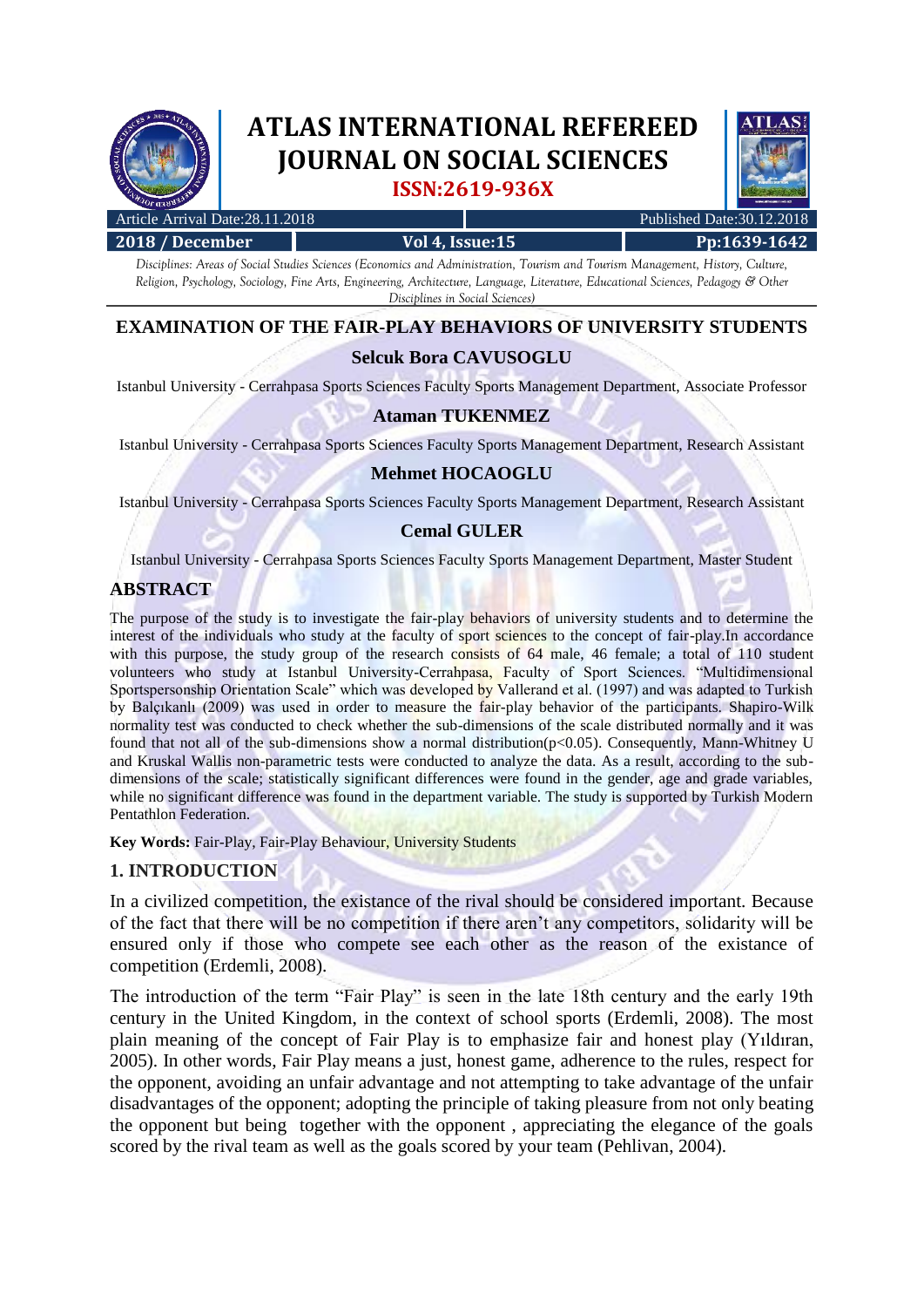Fair Play enables the athletes in a competition to respect the rules of the game and beyond that, it allows the competition to continue in unity and solidarity. Fair Play covers not only the competitors, but the spectators, attendants and the media as well. We will be deemed to have adopted this concept only if we exhibit a Fair Play behavior in unity (Fıratlı, 1998). Rules are applied with honesty and respect within the frame of ethical behavior. Fair Play, above all this, suppresses personal interests and ambitions, revealing a truly superior human spirit in life. Fair Play has no limits. It also means sportsmanship. The individual beats his/her ego in sports competitions and shows the ability to compromise directly. The spectators, along with the performers of sports must regulate their behavior according to the moral principles. To do so, it is necessary to adopt Fair Play behavior from a young age (Bozdemir, 2017).

Whilst formal Fair Play is based on the adherence strictly to the rules of the game, informal Fair Play is based on the elimination of unfair efforts, respecting the arbitrament, and competing of athletes under equal terms (Ateşoğlu, 1974).

## **2. METHODOLOGY**

**Study Group:** 110 referees who were determined with an appropriate sampling method participated voluntarily in the study.

**Data Collection Tool:** 'Multidimensional Sportspersonship Orientations Scale' which was developed by Vallerand et al. (1997) was employed to assess the Fair-Play behaviors of the university students. Adaptation of the scale into Turkish population was done by Balçıkanlı (2009).

**Analysis of the Data:** The analysis and the evaluation of the data was carried using SPSS 20.0 software. Frequency (f) and percentage (%) tests were used for the demographic data, Shapiro Wilks test was conducted to determine the distribution type of the data and as a result, Mann Whitney U and Kruskal Wallis tests were employed because of the nonparametric test conditions.

## **3. RESULTS**

**Variables F % Gender** Male 64 58,2 Female 46 41,8 **Total 110 100 Age** 18-20 61 61 55,5 21-23 31 28,2 24-26 14 12,7  $27$  and above  $4$   $3.6$ **Total 110 100 Grade** 1.grade 33 30,0 2.grade 41 37,3  $3.\text{grade}$   $7$   $6.4$ 4.grade 29 26,4 **Total 110 100 Department** Joint Program 75 68,2 Sports Management 22 20,0 Coaching  $13$   $11.8$ **Total 110 100**

Tablo 1. Distribution of the Demographic Information of the Participants

According to Table 1, 58,2% of the participants in the sample group consist of males, 55,5% of them are at "18-20 Age" range, 37,3% of them are at "2. grade" and 68,2% of them study in the Joint Program department.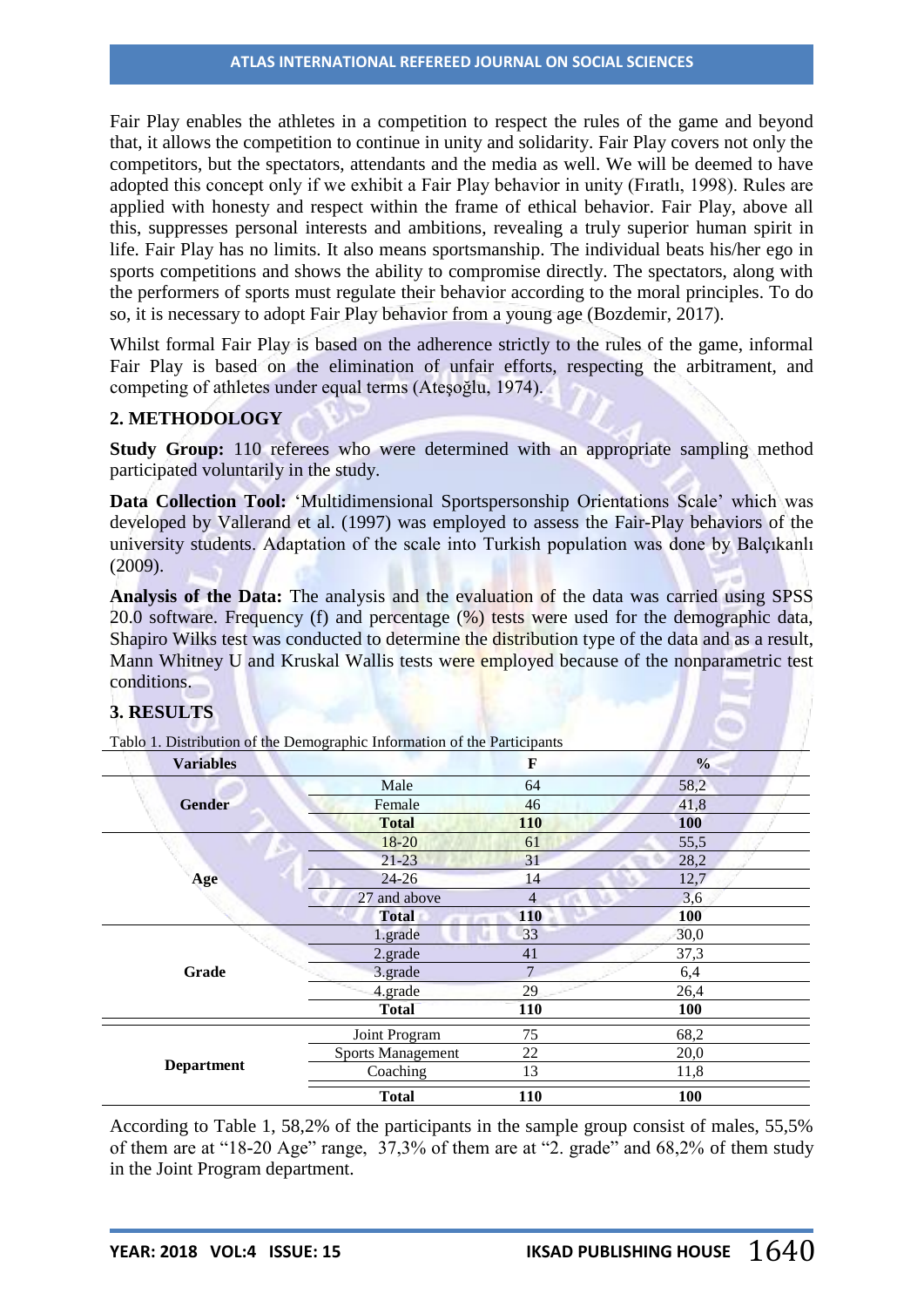| Tablo 2. Scale Point Distribution According to Gender of the Participants |        |    |           |          |      |  |
|---------------------------------------------------------------------------|--------|----|-----------|----------|------|--|
| <b>SubDimension</b>                                                       | Gender |    | Mean Rank |          |      |  |
| <b>Multidimensional</b>                                                   | Male   | 64 | 51.39     |          |      |  |
| Sportspersonship<br><b>Orientations Scale</b>                             | Female | 46 | 61.22     | $-1.595$ | .111 |  |

Tablo 2. Scale Point Distribution According to Gender of the Participants

In Table 2, it is shown that according to the analysis results regarding the Fair-Play behaviors of the participants related to their gender at 0.05 significance level, no significant differences were found between multidimensional sportspersonship orientations scale and the fair-play behaviors in terms of gender.

| <b>Sub Dimension</b>                                                          | Age                  |    | <b>Mean Rank</b> | ${\bf X}^2$ | р    |
|-------------------------------------------------------------------------------|----------------------|----|------------------|-------------|------|
| <b>Multidimensional</b><br>Sportspersonship<br><b>Orientations Scale</b>      | $18 - 20$            | 61 | 59.43            |             | 0.81 |
|                                                                               | $21 - 23$            | 31 | 48,77            |             |      |
|                                                                               | $24 - 26$            | 14 | 45,39            |             |      |
|                                                                               | 27 and above         | 4  | 83,13            | 6,717       |      |
|                                                                               |                      |    |                  |             |      |
| Tablo 4. Scale Point Distribution According to Department of the Participants |                      |    |                  |             |      |
| <b>Sub Dimension</b>                                                          | <b>Department</b>    |    | <b>Mean Rank</b> | ${\bf X}^2$ | р    |
|                                                                               | <b>Joint Program</b> | 75 | 57,35            |             |      |
| <b>Multidimensional</b>                                                       | <b>Sports</b>        |    | 64,34            |             |      |
| <b>Sportspersonship</b><br><b>Orientations Scale</b>                          | Management           | 22 |                  | 10,339      | ,006 |

Tablo 3. Scale Point Distribution According to Age of the Participants

In Table 3, it is shown that according to the analysis results regarding the fair-play behaviors of the participants related to their age at 0.05 significance level, no significant differences were found between multidimensional sportspersonship orientations scale and the fair-play behaviors in terms of age.

In Table 4, it is shown that according to the results of Kruskal Wallis test that was conducted to determine the fair-play behaviors of the participants, significant differences were found between multidimensional sportspersonship orientations scale and the fair-play behaviors in terms of departments at a 0.05 significance level.

## **4. DISCUSSION**

There is no peace at the origin of nature; there is war. Human being is always in a state war when considered as a part of nature. This is an instinct for humanity. To satisfy this instinct without guns and deaths, the greatest creation that humanity has invented is sport. The essential condition for sport and the athlete is Fair-Play (Arıpınar and Donuk, 2011).

In this study that investigates the effects of Fair-Play, the essential condition for sport and the athlete, on the students of Istanbul University Cerrapasa, Faculty of Sports Sciences, the following conclusions have been reached.

When the fair-play behaviors of the university students investigated according to the variables of age, gender and the department they study at, a significant difference was found regarding the department that the participants study at. Students of Sports Management department scored a higher point than the students of the other departments. It can be suggested that the reason for this fact is that the students of Sports Management department will take part mostly in the management of sports and because of the education they have received in this field, they have more knowledge about Fair-Play than the students of the other departments.

As part of the determination of Fair-Play behaviors of the participants, no significant differences were found regarding the age and gender variables. It can be suggested that the